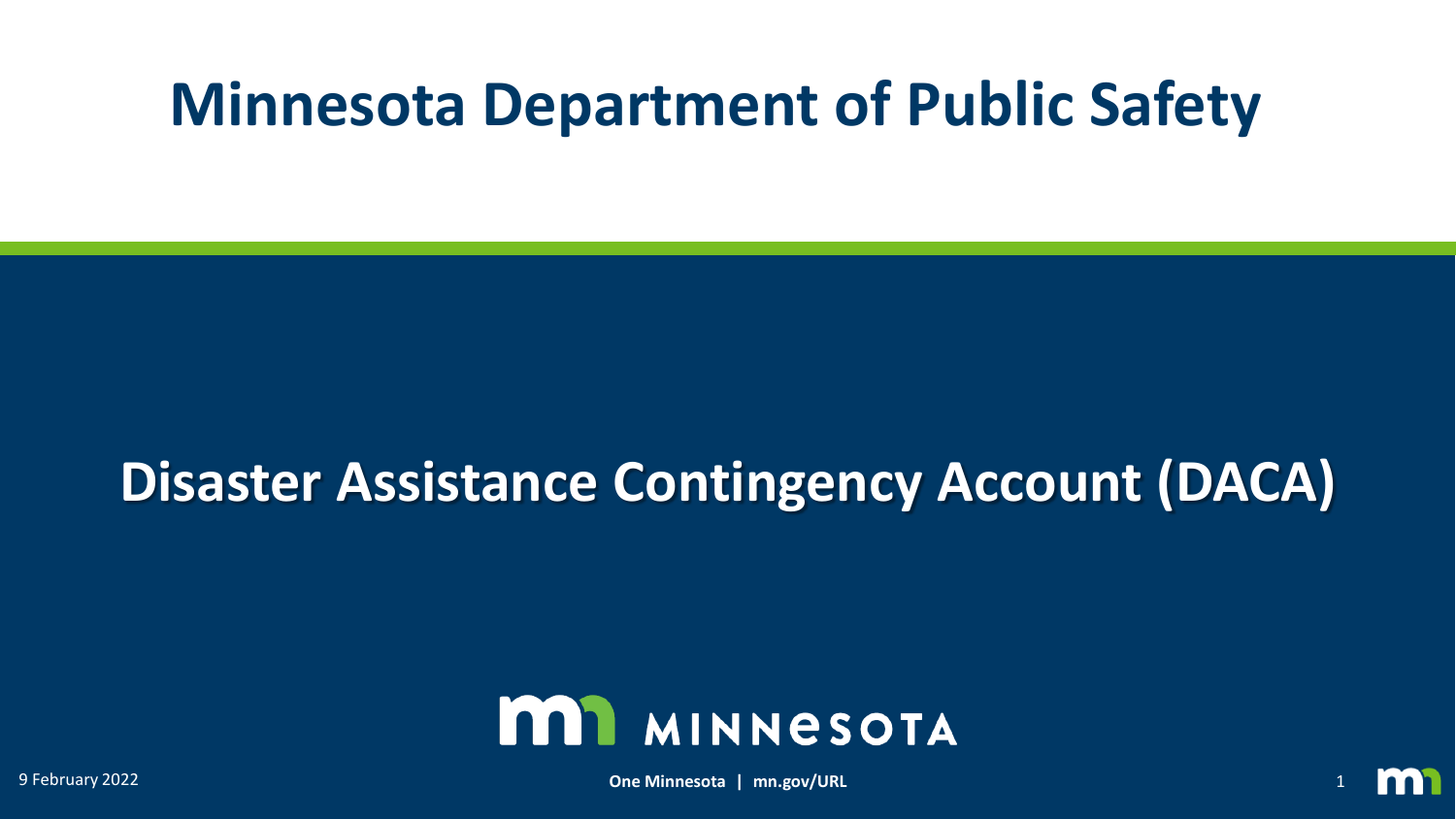## **DACA Background**

- Account established under Chapter 12 in 2014, along with Chapter 12B (State Assistance; Absent Federal Aid).
- Provides assistance for uninsured damage to public infrastructure and response costs.
- Pays non-federal share (25%) of presidential declarations.
- Funds state share (75%) of gubernatorial declarations.
- Since the account was established the legislature has not met in special session to appropriate funds for disaster assistance.

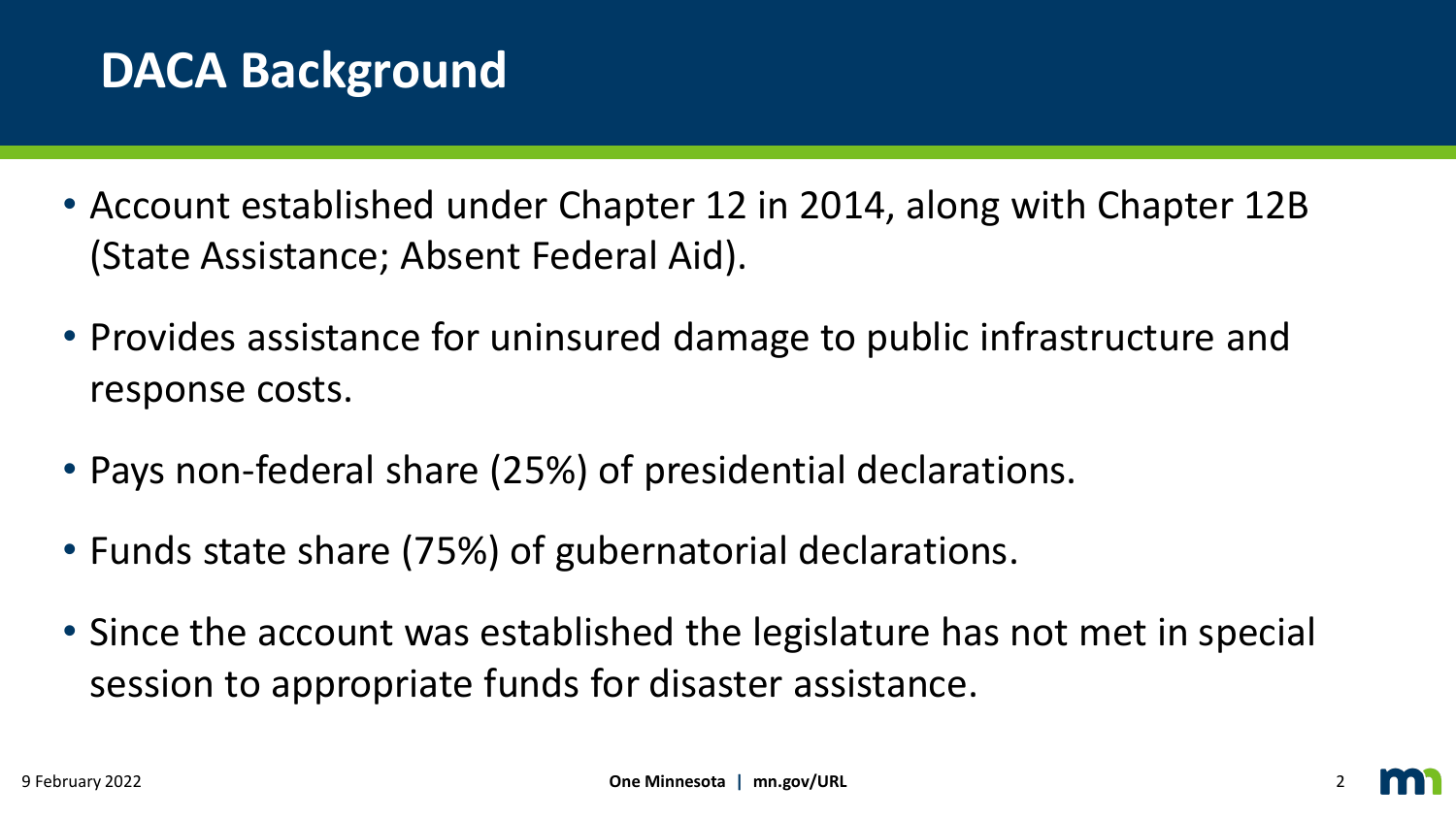### **2020 – 2022 Disasters**



#### 1 federal declaration (COVID-19).

- 87 counties.
- 9 tribal governments.
- 100% federal reimbursement.
- \$226M in federal aid obligated.
- \$129M in federal aid pending.

#### 17 state declarations.

- 40 counties.
- \$26.5M of damage.
- 75% state reimbursement.
- + 625 applicants for assistance.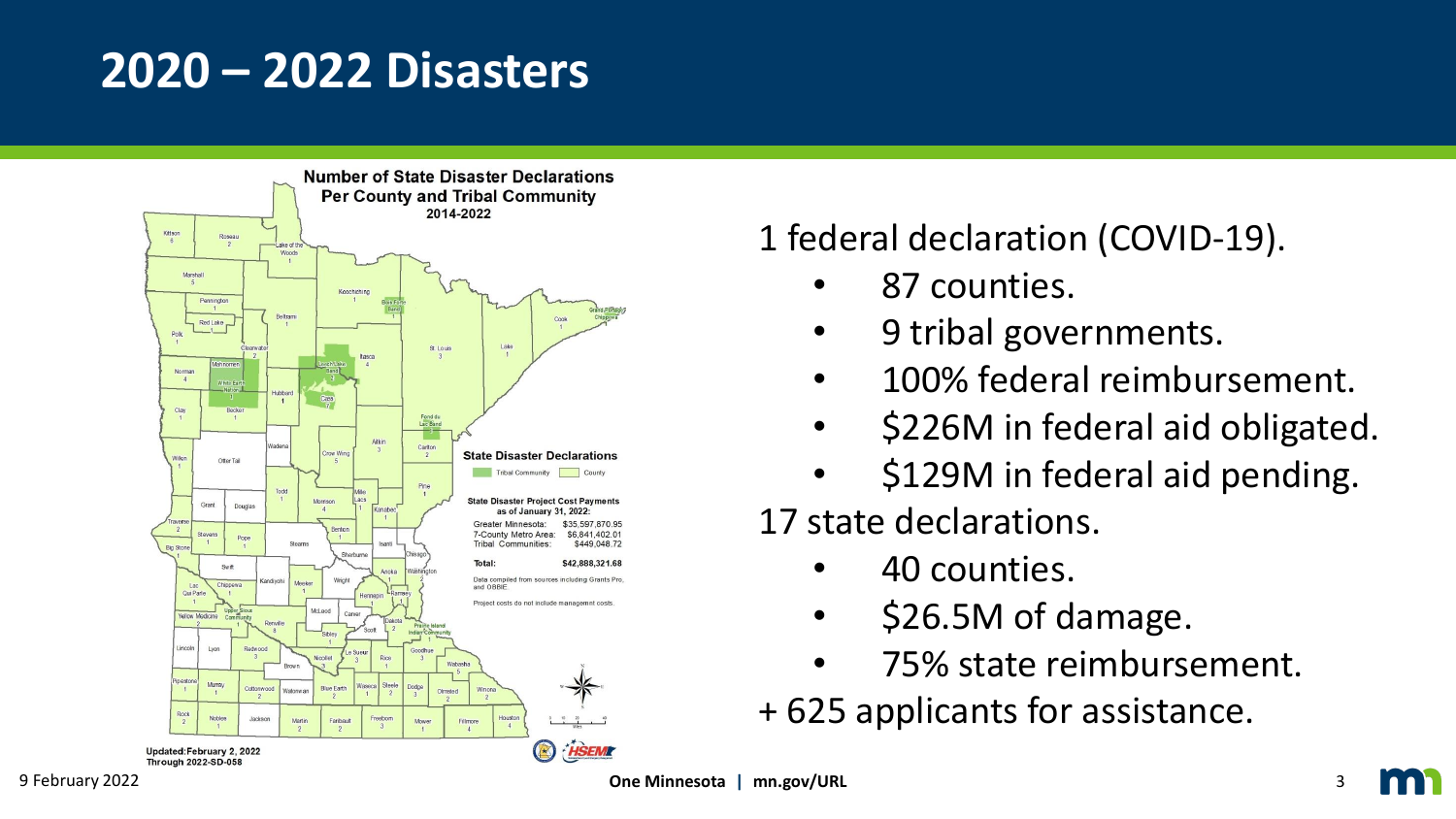

- \$138M appropriated into the account since 2014.
	- \$30M in September 2021 (1SS, Laws of 2021, Chapter 11, Section 21).
- \$108.5M transferred out to provide assistance.
- \$29.5M current unobligated balance of account.